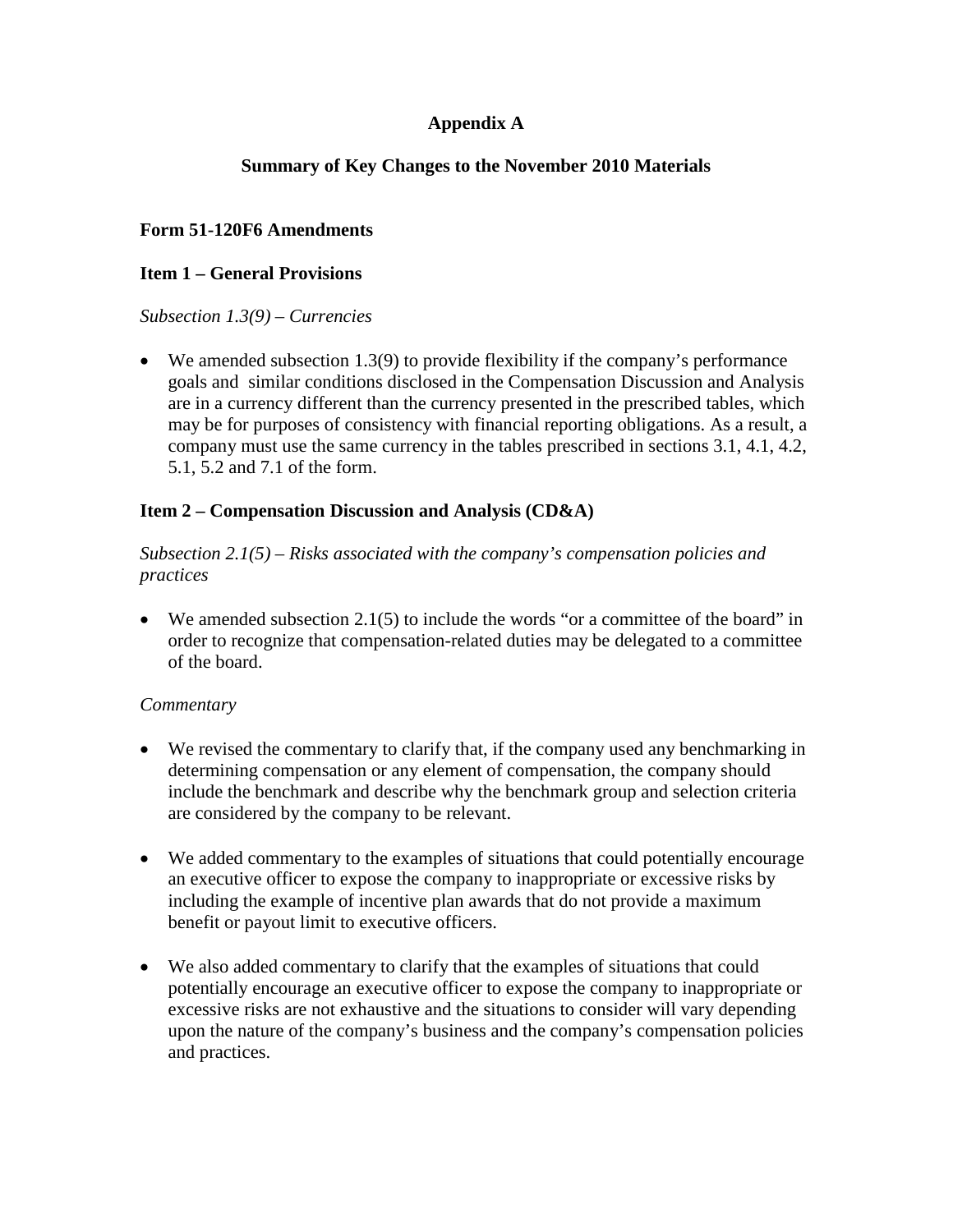#### *Section 2.4 – Compensation Governance*

- We amended paragraph  $2.4(2)(a)$  to read:
	- o Disclose the name of each committee member and, in respect of each member, state whether or not the member is independent or not independent.
- In paragraph  $2.4(2)(c)$ , we removed the words "that are consistent with a reasonable" assessment of the company's risk profile" because we concluded that the words were unnecessary and confusing.
- We amended paragraph  $2.4(3)(c)$  to read:
	- o If the consultant or advisor has provided any services to the company, or to its affiliated or subsidiary entities, or to any of its directors or members of management, other than or in addition to compensation services provided for any of the company's directors or executive officers,
		- (i) state this fact and briefly describe the nature of the work,
		- (ii) disclose whether the board of directors or compensation committee must pre-approve other services the consultant or advisor, or any of its affiliates, provides to the company at the request of management.
- In subparagraphs  $2.4(3)(d)(i)$  and (ii), we added the word "each" to clarify that the company must disclose aggregate fees paid on a "per consultant" basis.

### **Item 4 – Incentive Plan Awards**

### *Section 4.1 – Outstanding share-based awards and option-based awards*

We amended subsection 4.1(3) to clarify that if the company has granted options in a different currency than that reported in the table, the company must include a footnote describing the currency and the exercise or base price. This amendment is also made in response to the requirement in subsection 1.3(9) that the company must use the same currency in the prescribed tables of the form.

### **Item 5 – Pension Plan Benefits**

### *Section 5.1 – Defined benefit plans table*

 $\bullet$  We amended paragraph 5.1(4)(a) to include the requirement that, for purposes of calculating the annual lifetime benefit payable at the end of the most recently completed financial year in column (c1), the company must assume that the NEO is eligible to receive payments or benefits at year end.